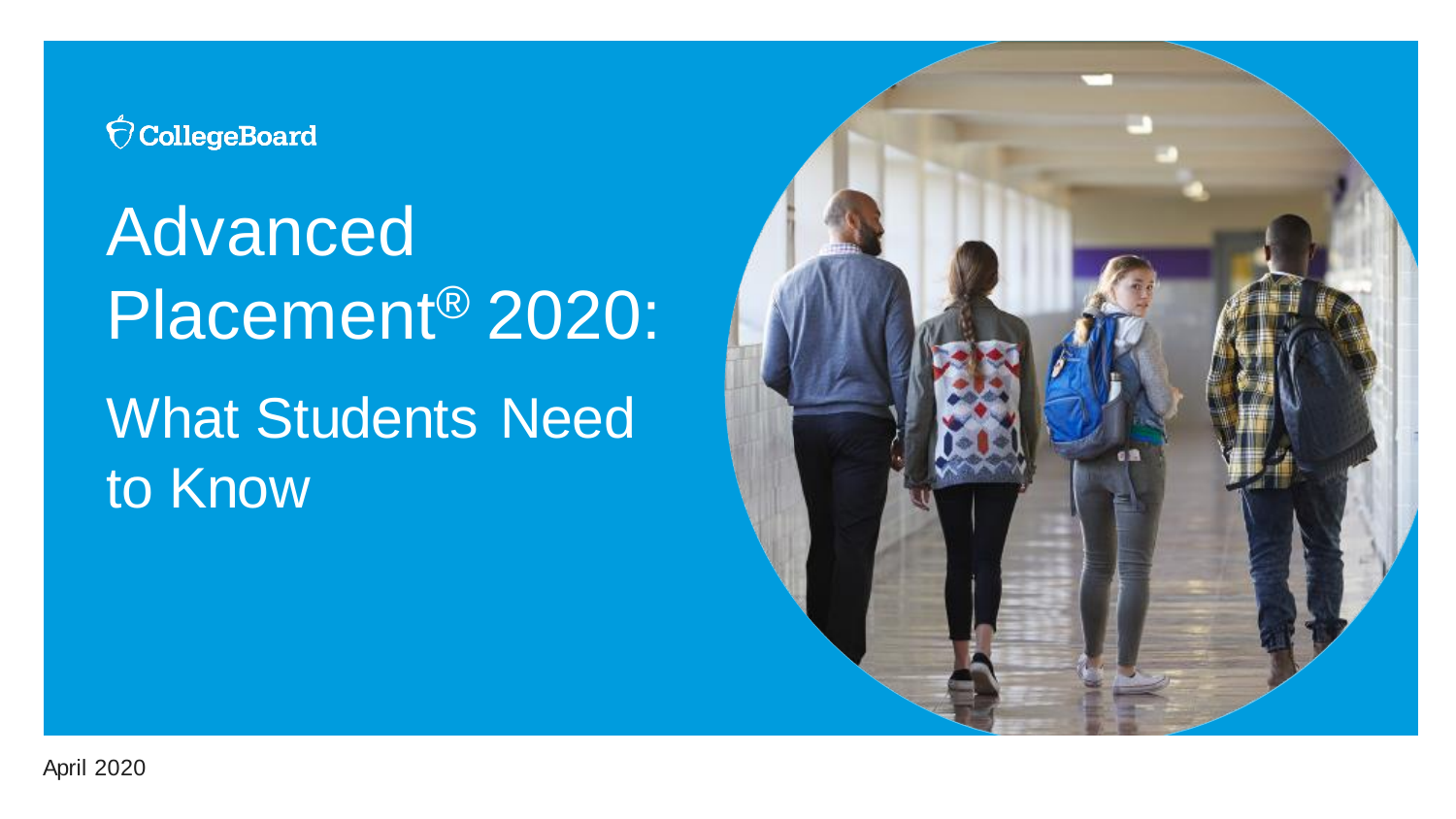# Taking AP Exams

**What Students Should Know and Do**

- AP<sup>®</sup> Exams have been revised to about 45 minutes each and will be taken online, at home.
- AP Exams are scheduled for May 11–22, with makeup testing on June 1–5. •AP Computer Science Principles, Seminar, Research, and Art submissions are due May 26.
- This year's exams focus on content most teachers covered prior to March. They have been designed to honor and reward the good work students already did prior to widespread school closures.
- Depending on a school's exam-taking policy, a student can opt out of the exam if they prefer not to test this year; there will not be a \$40 cancellation fee.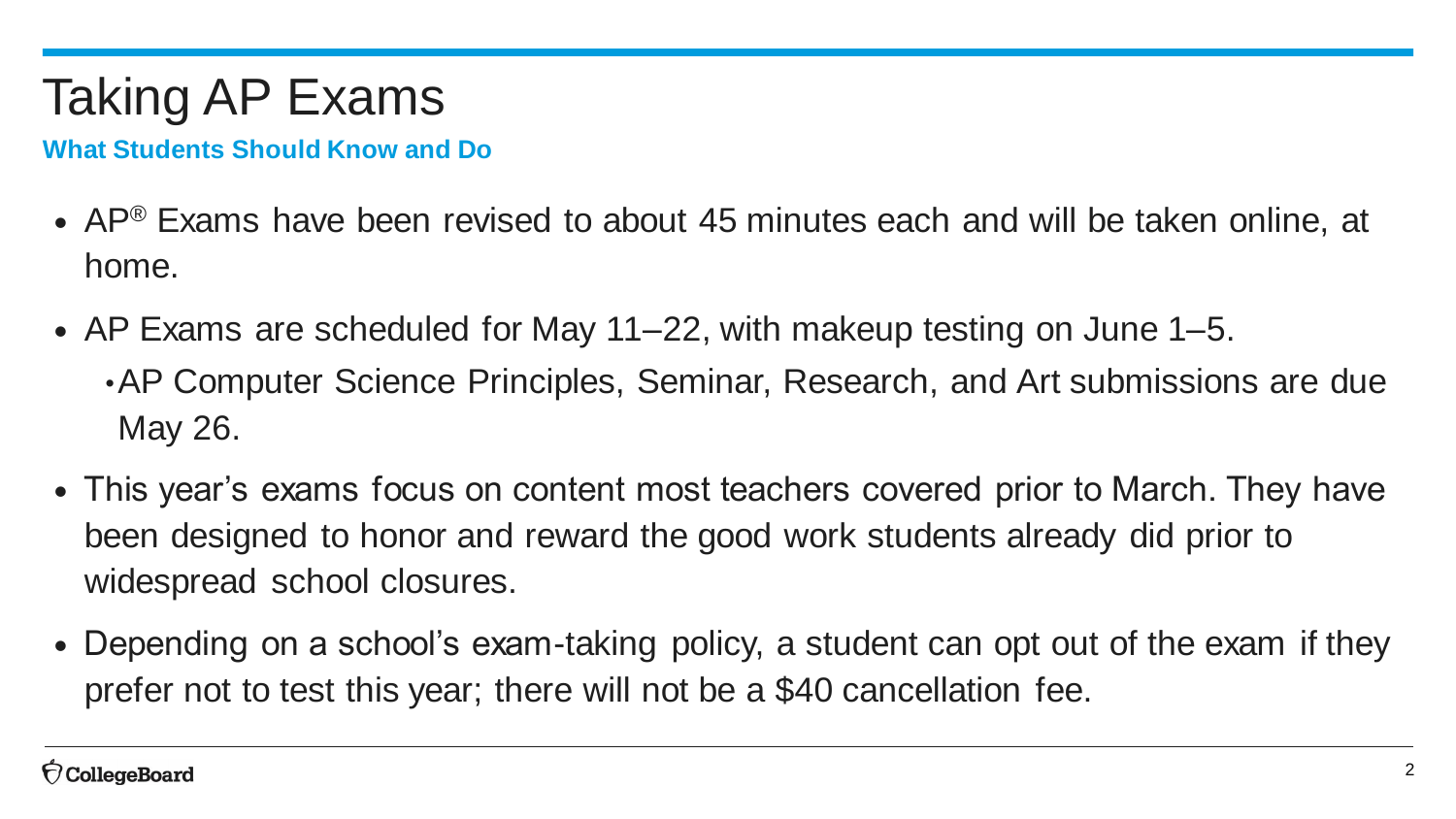### 2020 **AP** Exam Schedule

| <b>Exam Start Times ▶</b><br>Local times may<br>vary depending on a<br>student's geographic<br>location. | Hawaii Time: 6:00am<br>Alaska Time: 8:00am<br>Pacific Time: 9:00am<br><b>Mountain Time: 10:00am</b><br><b>Central Time: 11:00am</b><br>Eastern Time: 12:00pm<br><b>Greenwich Mean Time: 4:00 pm</b> | Hawaii Time: 8:00am<br>Alaska Time: 10:00am<br>Pacific Time: 11:00am<br><b>Mountain Time: 12:00pm</b><br><b>Central Time: 1:00pm</b><br>Eastern Time: 2:00pm<br><b>Greenwich Mean Time: 6:00 pm</b> | Hawaii Time: 10:00am<br>Alaska Time: 12:00pm<br>Pacific Time: 1:00pm<br><b>Mountain Time: 2:00pm</b><br><b>Central Time: 3:00pm</b><br>Eastern Time: 4:00pm<br><b>Greenwich Mean Time: 8:00 pm</b> |  |  |
|----------------------------------------------------------------------------------------------------------|-----------------------------------------------------------------------------------------------------------------------------------------------------------------------------------------------------|-----------------------------------------------------------------------------------------------------------------------------------------------------------------------------------------------------|----------------------------------------------------------------------------------------------------------------------------------------------------------------------------------------------------|--|--|
| <b>Primary</b>                                                                                           |                                                                                                                                                                                                     |                                                                                                                                                                                                     |                                                                                                                                                                                                    |  |  |
| Mon, May 11                                                                                              | Physics C: Mechanics                                                                                                                                                                                | Physics C: Electricity and Magnetism                                                                                                                                                                | United States Government and Politics                                                                                                                                                              |  |  |
| Tues, May 12                                                                                             | Latin                                                                                                                                                                                               | Calculus AB<br>Calculus BC                                                                                                                                                                          | Human Geography                                                                                                                                                                                    |  |  |
| Wed, May 13                                                                                              | Physics 2: Algebra-Based                                                                                                                                                                            | <b>English Literature and Composition</b>                                                                                                                                                           | European History                                                                                                                                                                                   |  |  |
| Thurs, May 14                                                                                            | Spanish Literature and Culture                                                                                                                                                                      | Chemistry                                                                                                                                                                                           | Physics 1: Algebra-Based                                                                                                                                                                           |  |  |
| Fri, May 15                                                                                              | <b>Art History</b>                                                                                                                                                                                  | <b>United States History</b>                                                                                                                                                                        | Computer Science A                                                                                                                                                                                 |  |  |
| Mon, May 18                                                                                              | Chinese Language and Culture                                                                                                                                                                        | Biology                                                                                                                                                                                             | <b>Environmental Science</b>                                                                                                                                                                       |  |  |
| Tues, May 19                                                                                             | <b>Music Theory</b>                                                                                                                                                                                 | Psychology                                                                                                                                                                                          | Japanese Language and Culture<br>Italian Language and Culture                                                                                                                                      |  |  |
| Wed, May 20                                                                                              | German Language and Culture                                                                                                                                                                         | English Language and Composition                                                                                                                                                                    | Microeconomics                                                                                                                                                                                     |  |  |
| Thurs, May 21                                                                                            | French Language and Culture                                                                                                                                                                         | World History: Modern                                                                                                                                                                               | Macroeconomics                                                                                                                                                                                     |  |  |
| Fri, May 22                                                                                              | <b>Comparative Government and Politics</b>                                                                                                                                                          | <b>Statistics</b>                                                                                                                                                                                   | Spanish Language and Culture                                                                                                                                                                       |  |  |

**Each subject's exam will be taken on the same day at the same time, worldwide (i.e., simultaneously).**

To see this year's AP Exam schedule and course-specific information:

https://apcoronavirusupd [ates.collegeboard.org/e](https://apcoronavirusupdates.collegeboard.org/educators/taking-the-exams/ap-exam-schedule) ducators/taking-theexams/ap-examschedule

@ 2020 College Board.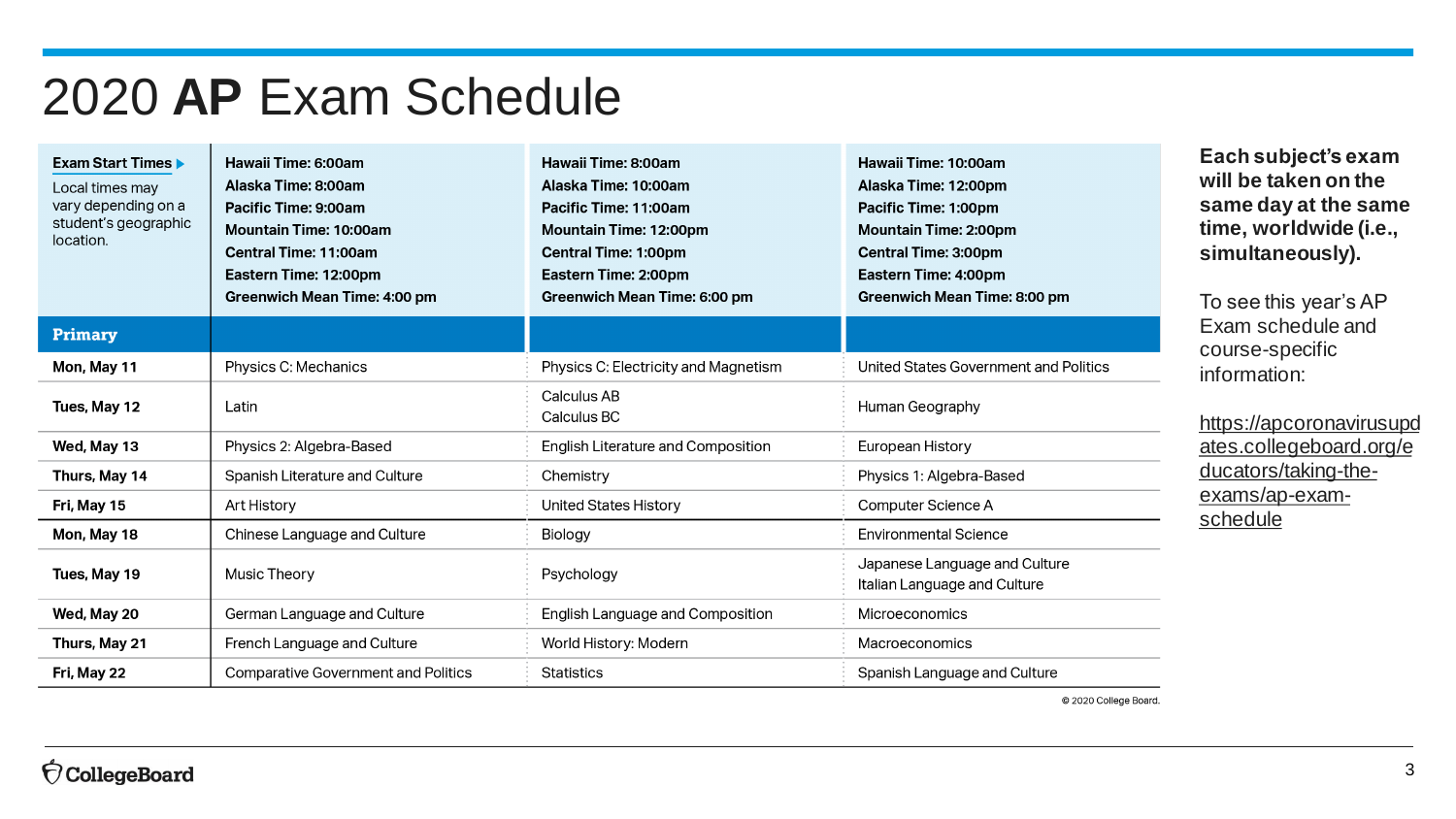### Make-Up Test Dates

#### **For Students with Technical or Other Disruptions**

| Exam Start Times ▶<br>Local times may<br>vary depending on a<br>student's geographic<br>location. | Hawaii Time: 6:00am<br>Alaska Time: 8:00am<br>Pacific Time: 9:00am<br>Mountain Time: 10:00am<br><b>Central Time: 11:00am</b><br>Eastern Time: 12:00pm<br><b>Greenwich Mean Time: 4:00 pm</b> | Hawaii Time: 8:00am<br>Alaska Time: 10:00am<br>Pacific Time: 11:00am<br><b>Mountain Time: 12:00pm</b><br><b>Central Time: 1:00pm</b><br>Eastern Time: 2:00pm<br><b>Greenwich Mean Time: 6:00 pm</b> | Hawaii Time: 10:00am<br>Alaska Time: 12:00pm<br>Pacific Time: 1:00pm<br><b>Mountain Time: 2:00pm</b><br><b>Central Time: 3:00pm</b><br>Eastern Time: 4:00pm<br><b>Greenwich Mean Time: 8:00 pm</b> |  |  |  |
|---------------------------------------------------------------------------------------------------|----------------------------------------------------------------------------------------------------------------------------------------------------------------------------------------------|-----------------------------------------------------------------------------------------------------------------------------------------------------------------------------------------------------|----------------------------------------------------------------------------------------------------------------------------------------------------------------------------------------------------|--|--|--|
| Make-up                                                                                           |                                                                                                                                                                                              |                                                                                                                                                                                                     |                                                                                                                                                                                                    |  |  |  |
| Mon, June 1                                                                                       | United States Government and Politics<br>Physics C: Mechanics                                                                                                                                | Human Geography<br>Physics C: Electricity and Magnetism                                                                                                                                             | Calculus AB<br>Calculus BC<br>Latin                                                                                                                                                                |  |  |  |
| Tues, June 2                                                                                      | English Literature and Composition<br><b>Spanish Literature and Culture</b>                                                                                                                  | Physics 1: Algebra-Based<br>European History                                                                                                                                                        | Chemistry<br>Physics 2: Algebra-Based                                                                                                                                                              |  |  |  |
| Wed, June 3                                                                                       | <b>United States History</b><br>Chinese Language and Culture                                                                                                                                 | <b>Environmental Science</b><br>Computer Science A                                                                                                                                                  | Biology<br>Art History                                                                                                                                                                             |  |  |  |
| Thurs, June 4                                                                                     | World History: Modern<br><b>Macroeconomics</b>                                                                                                                                               | Spanish Language and Culture<br><b>Comparative Government and Politics</b>                                                                                                                          | <b>Statistics</b><br>French Language and Culture                                                                                                                                                   |  |  |  |
| Fri, June 5                                                                                       | English Language and Composition<br>German Language and Culture                                                                                                                              | Japanese Language and Culture<br>Italian Language and Culture<br><b>Microeconomics</b>                                                                                                              | Psychology<br>Music Theory                                                                                                                                                                         |  |  |  |

@ 2020 College Board.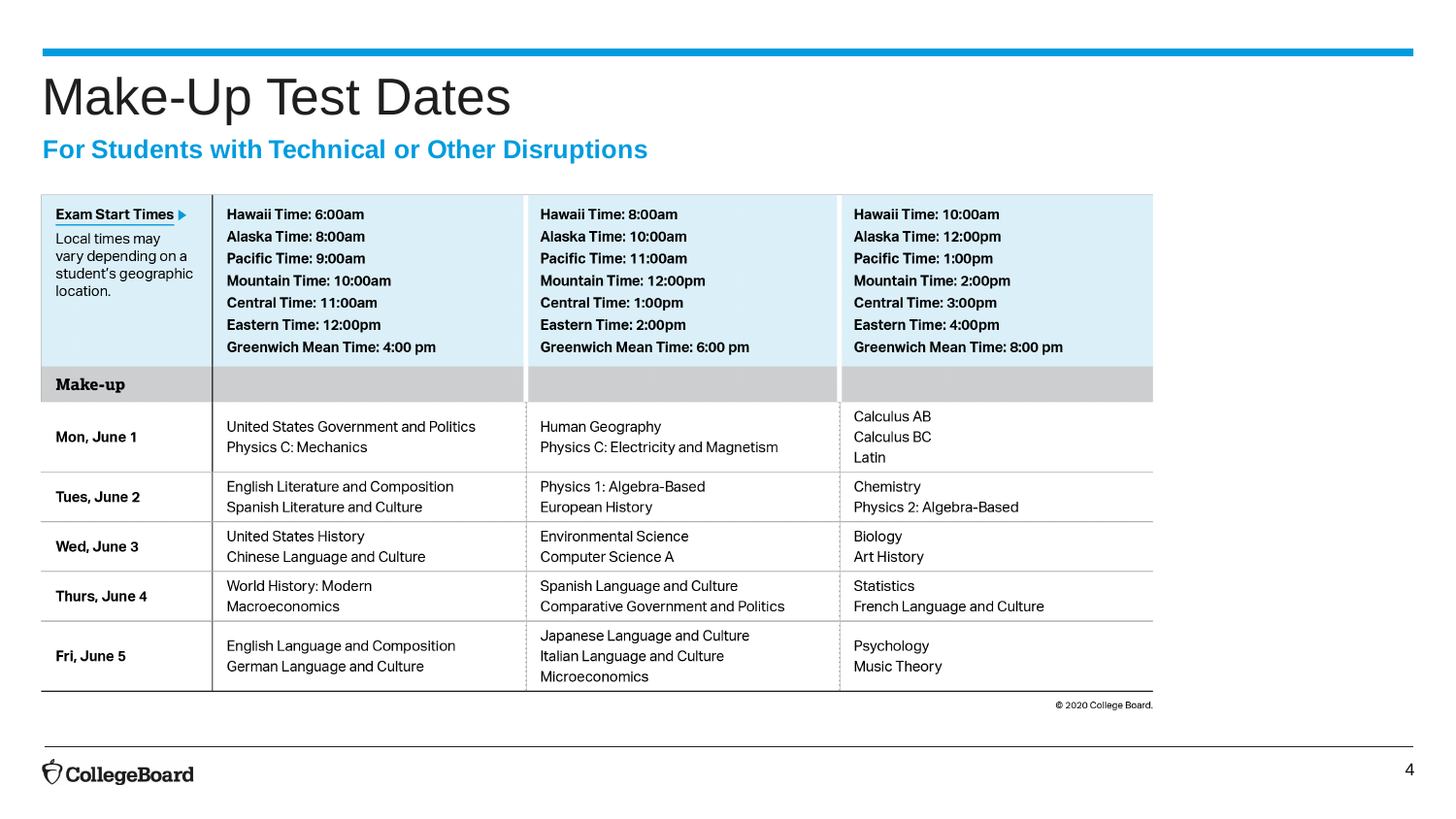### 2020 AP Exam Format

- Most 2020 AP Exams will have 1–2 freeresponse questions, each question timed separately.
- Like many college exams, this year's AP Exams will be open book/open note.
- Students can take the exams online or handwrite answers and submit a photo.
- Students can take exams on any device they have access to—computer, tablet, or smartphone.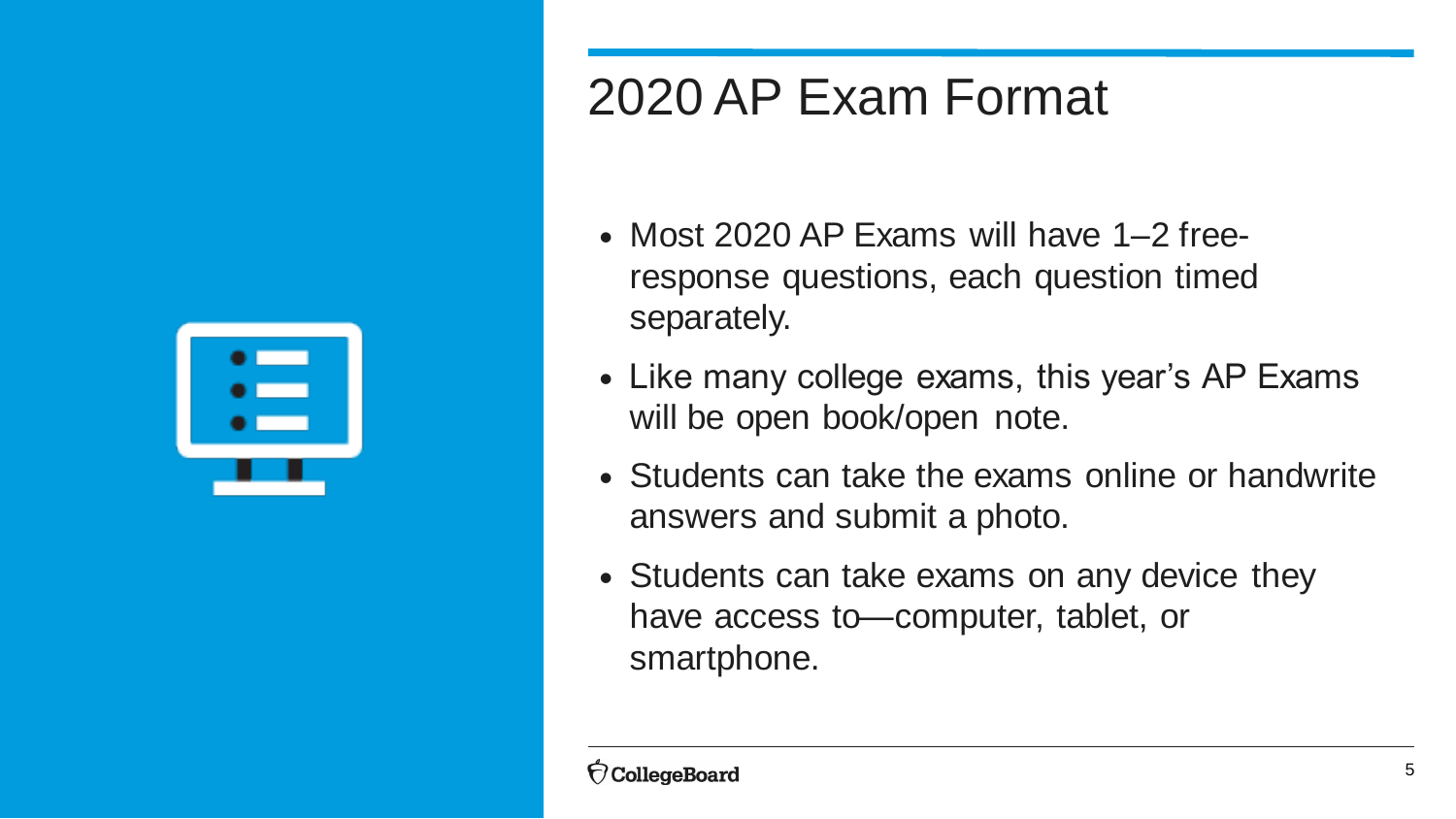#### Device and Internet Access



Not all students have access to the internet or a device. The College Board is working on solutions to help students get what they need to show their best work. If you need mobile tools or connectivity, you can **contact College Board directly to let them know by April 24**.

**[collegeboard.tfaforms.net/74](https://collegeboard.tfaforms.net/74)**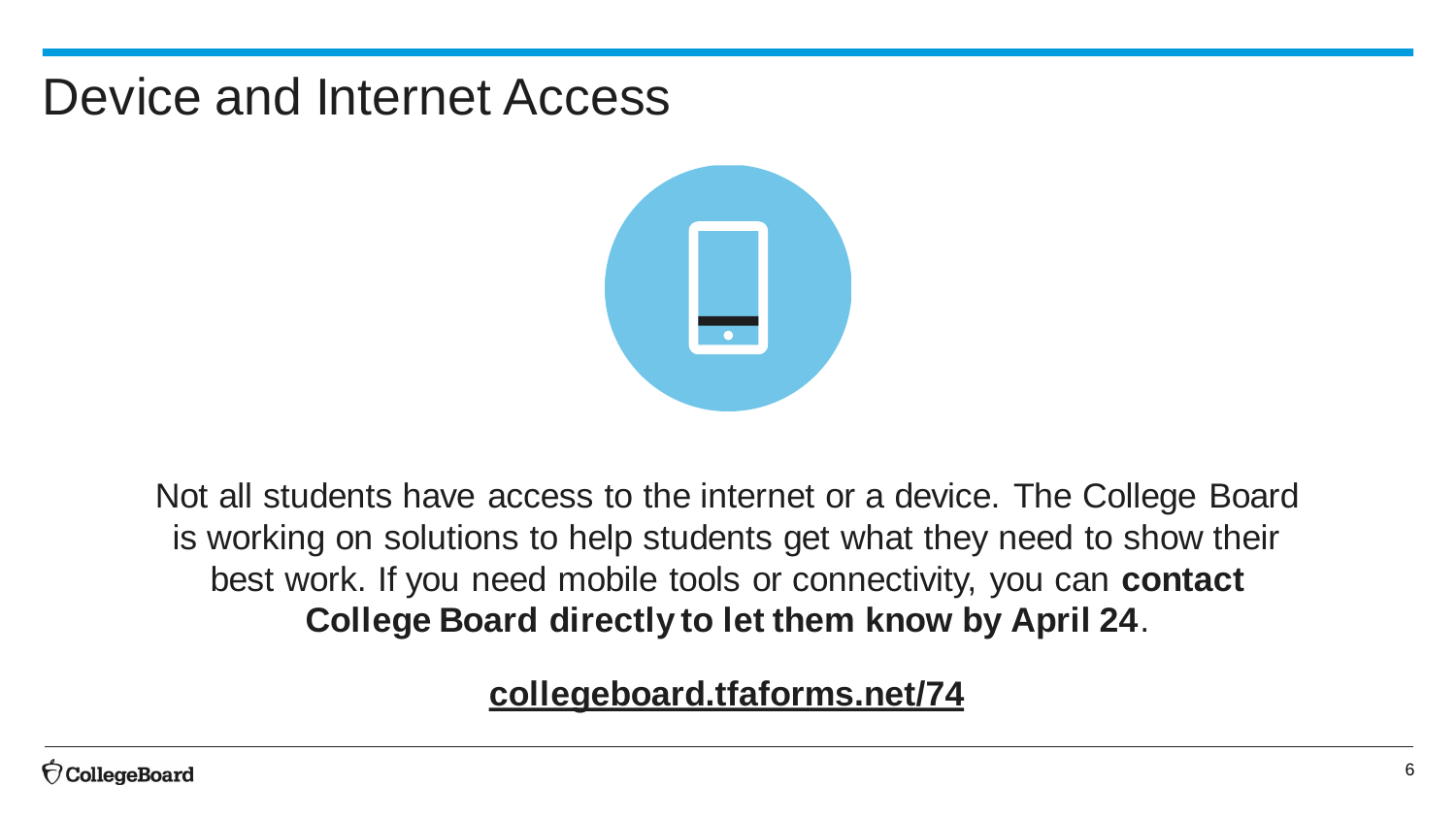## 2020 AP Exam Security

- Students may not consult with others.
- Comprehensive and strict set of protocols to prevent and detect cheating, including but not limited to:
	- •Students required to verify identity and confirm work is their own on test day
	- •Students' work provided to their teachers after testing
	- •Plagiarism detection software
- Students trying to gain an unfair advantage will have their scores canceled, and their school and potential colleges will be notified.

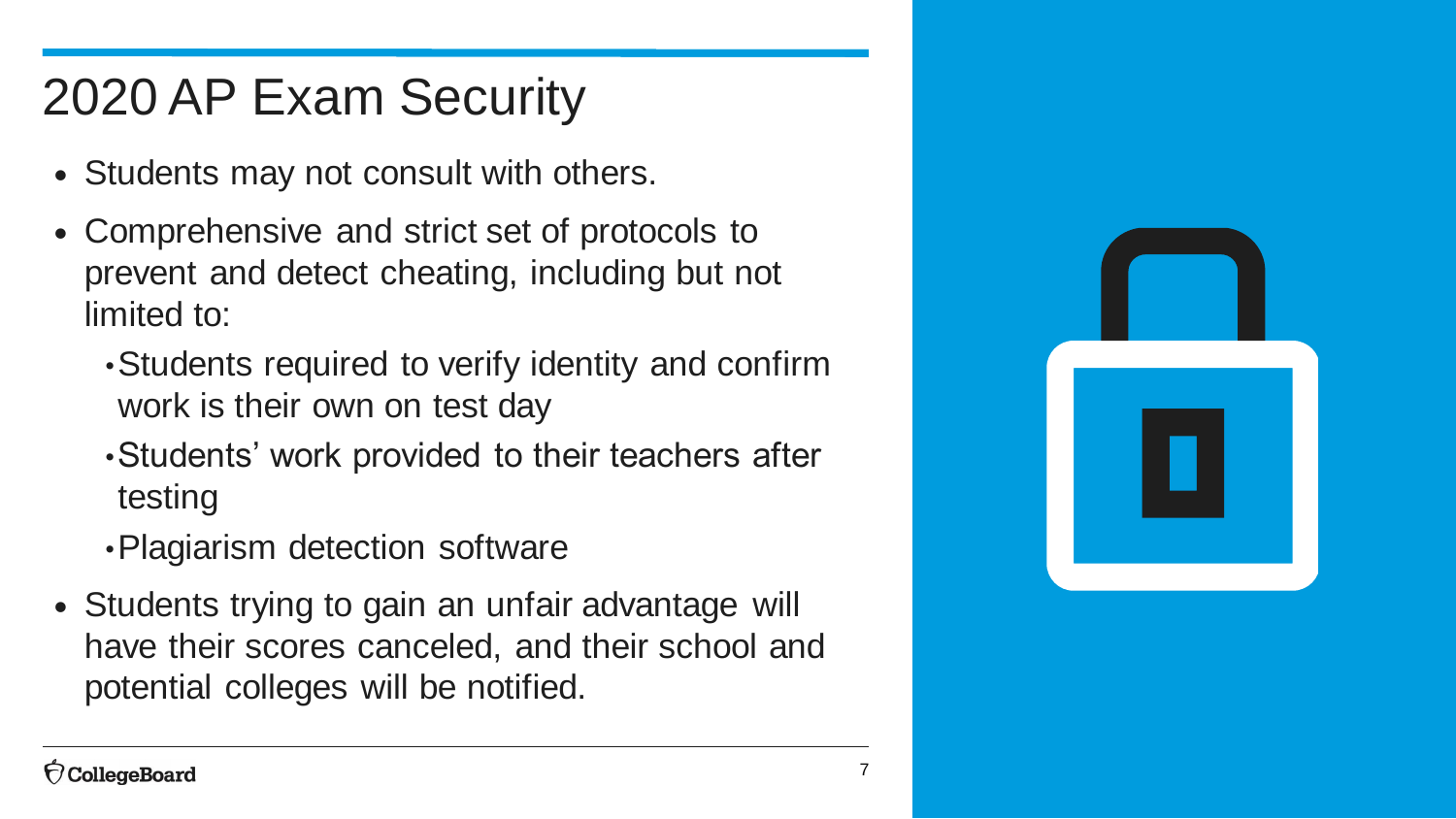### Accommodations

- Students will be able to take the AP Exams with their College Board–approved accommodations.
- Accommodations will be part of the testing platform.
- College Board will provide details closer to the exam administration.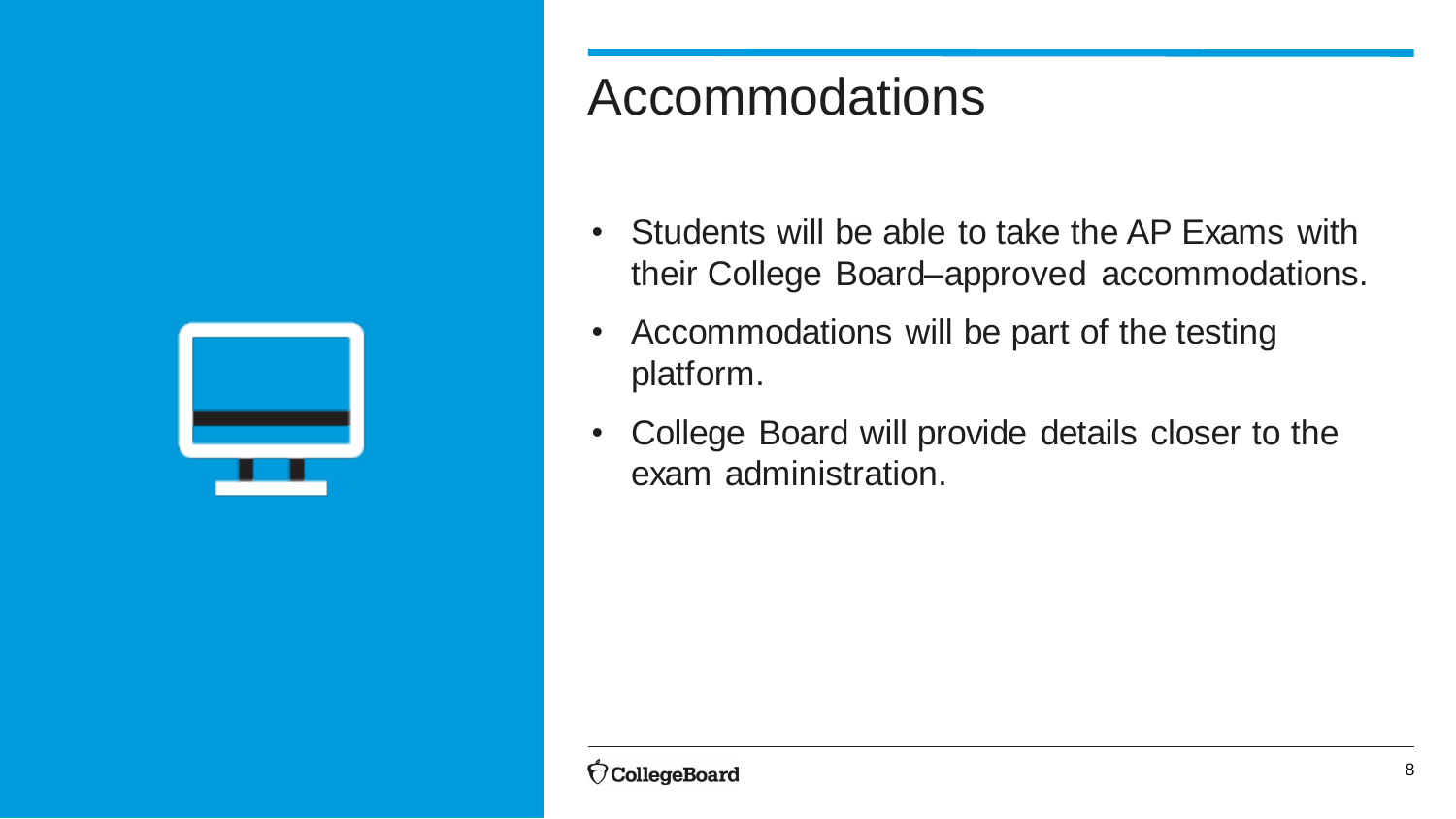# Preparing for 2020 AP Exams

#### **AP Updates for Students**

#### **[apcoronavirusupdates.collegeboard.org](https://apcoronavirusupdates.collegeboard.org/)**

Course-specific exam information, including exam dates and times, descriptions of what students will be asked to do on their exams, and more; exam features; exam scoring; and exam security.

#### **AP Live [youtube.com/advancedplacement](https://youtube.com/advancedplacement)**

Access daily, online AP classes and review delivered by AP teachers from across the country.

#### **AP Classroom**

Students, including students in exam-only sections, will see a new Optional Student Practice section that includes the most relevant free-response questions (FRQs) for practicing the concepts and skills that will be tested.

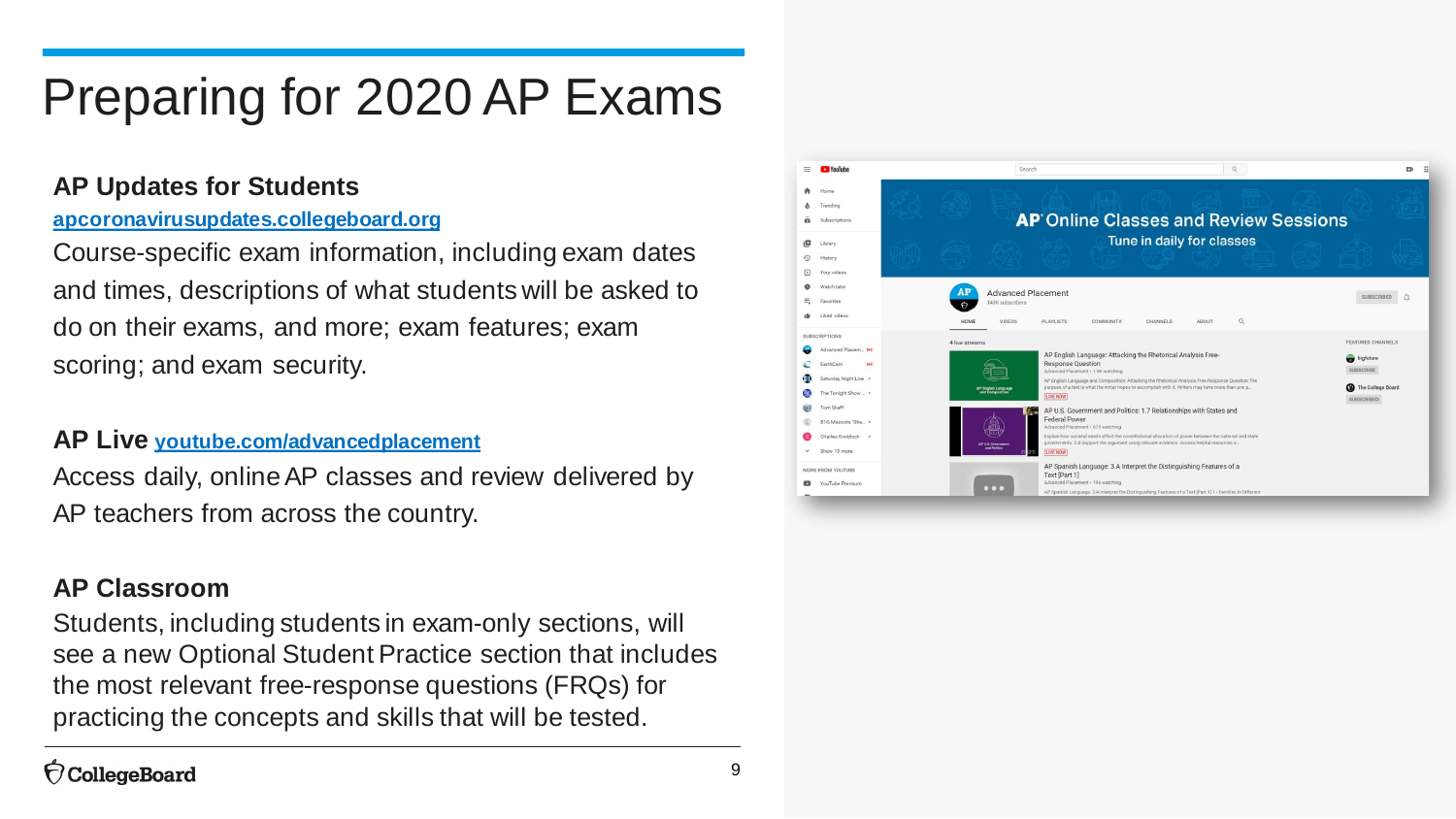#### 2020 AP Exam Scores



As usual, 2020 AP Exams will be scored by college faculty and AP readers, and scores will be reported on a 1–5 scale.

College Board plans to release scores as close to the usual July time frame as possible.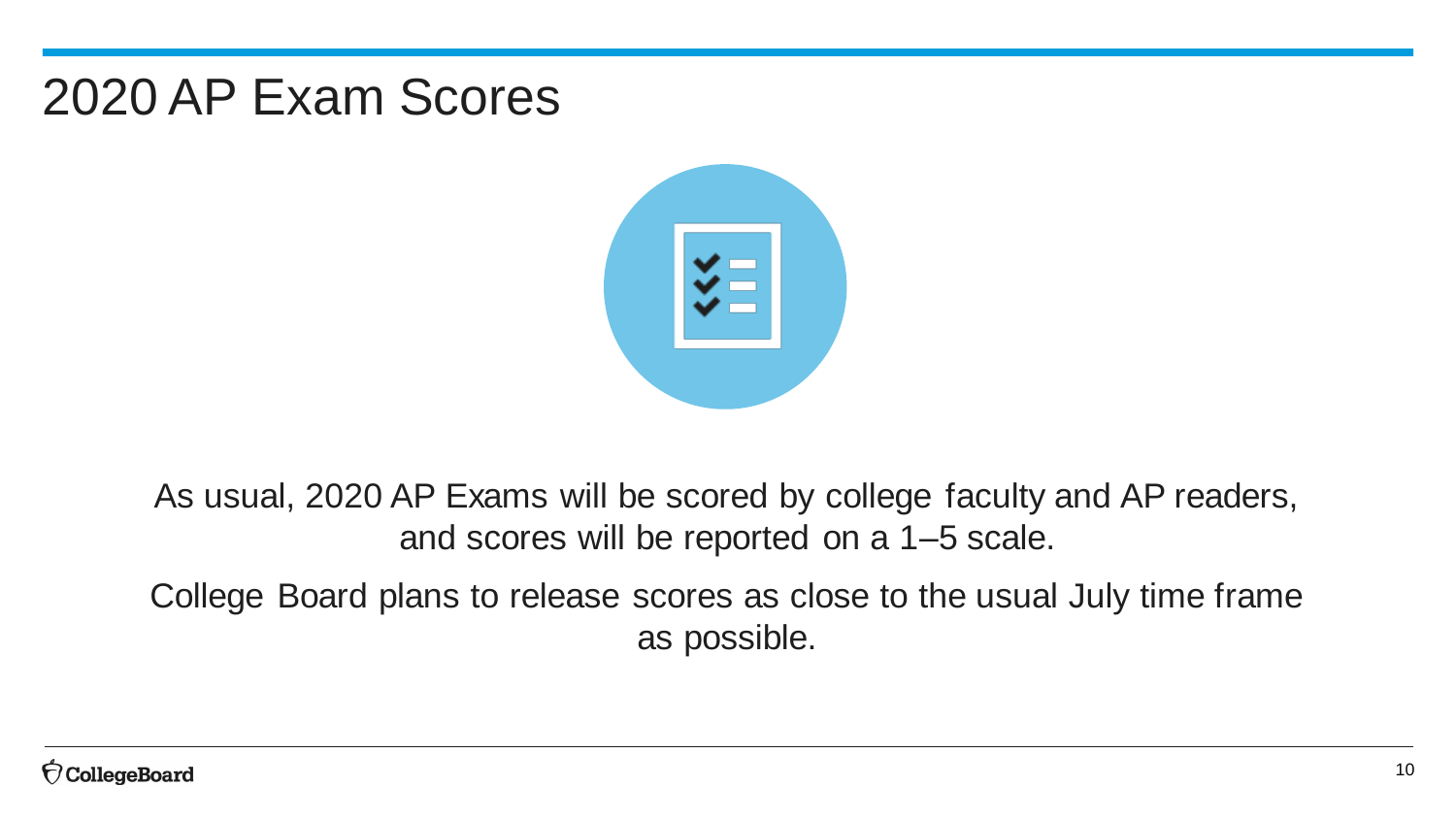# Acceptance of AP Exam Scores by Colleges and Universities

- Colleges across the country are voicing strong support for students to complete the AP experience, take the exam, and receive the college credit they deserve.
- We're confident that the vast majority of higher ed institutions will award credit as they have in the past.
- Colleges are especially supportive given the uncertain financial future many families face, and the value of students entering college with credit.

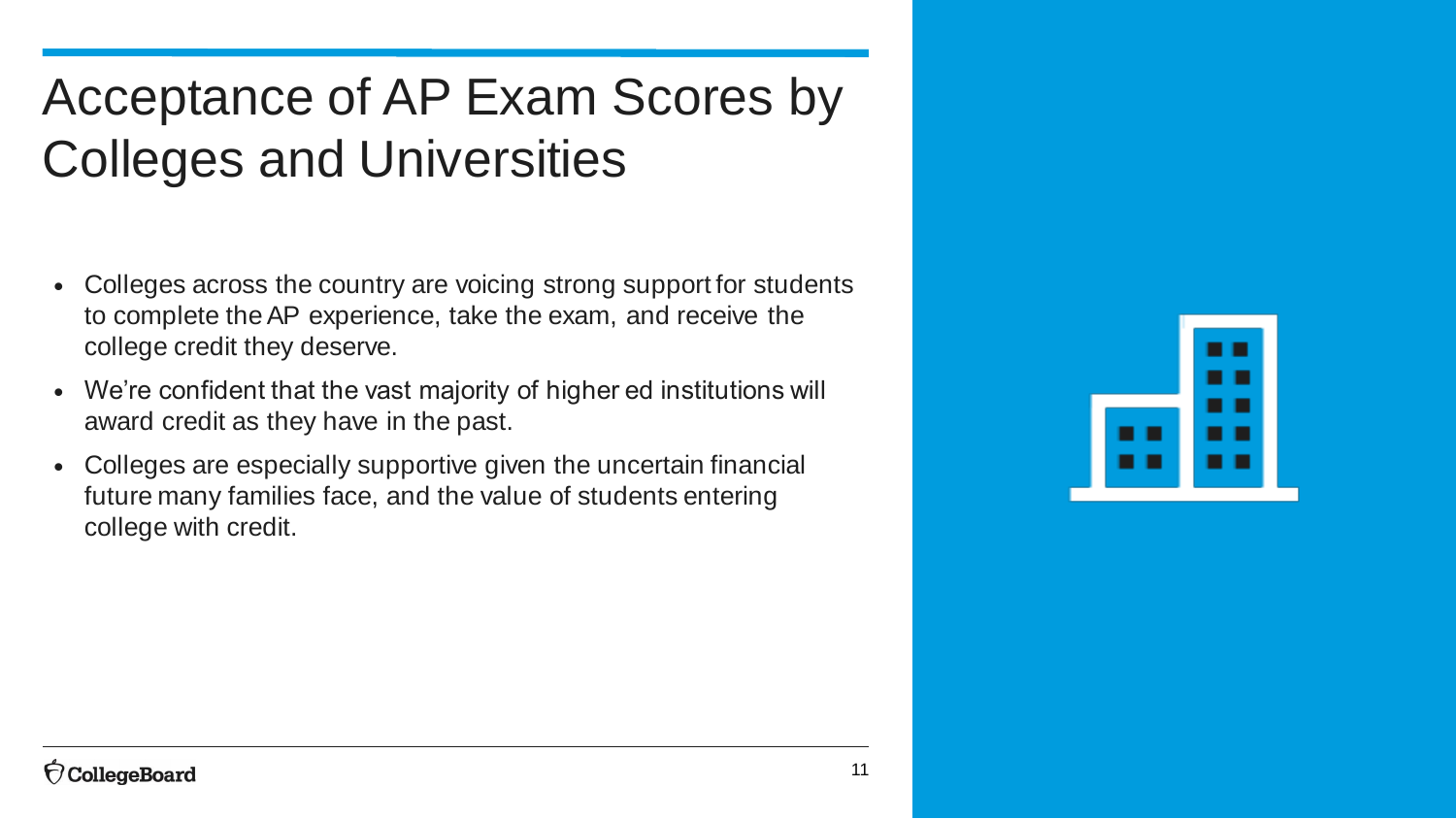The College Board recently announced changes to Advanced Placement® (AP) Exam content and formats for spring 2020. UC recognizes the effort that students have already applied in these challenging courses and will award UC credit for 2020 AP Exams completed with scores of 3, 4, or 5, consistent with previous years.

- The University of California System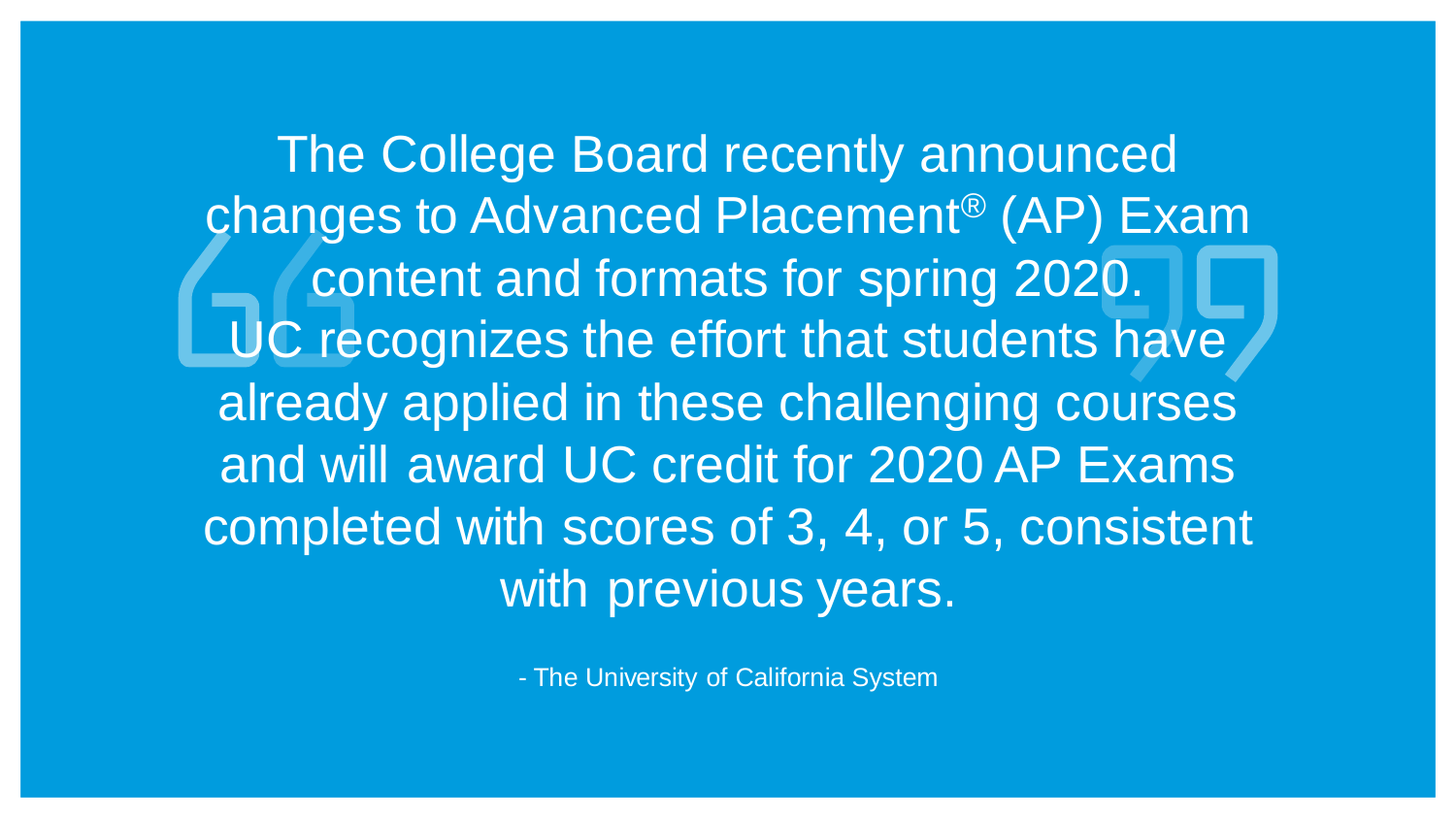### Updates available at collegeboard.org